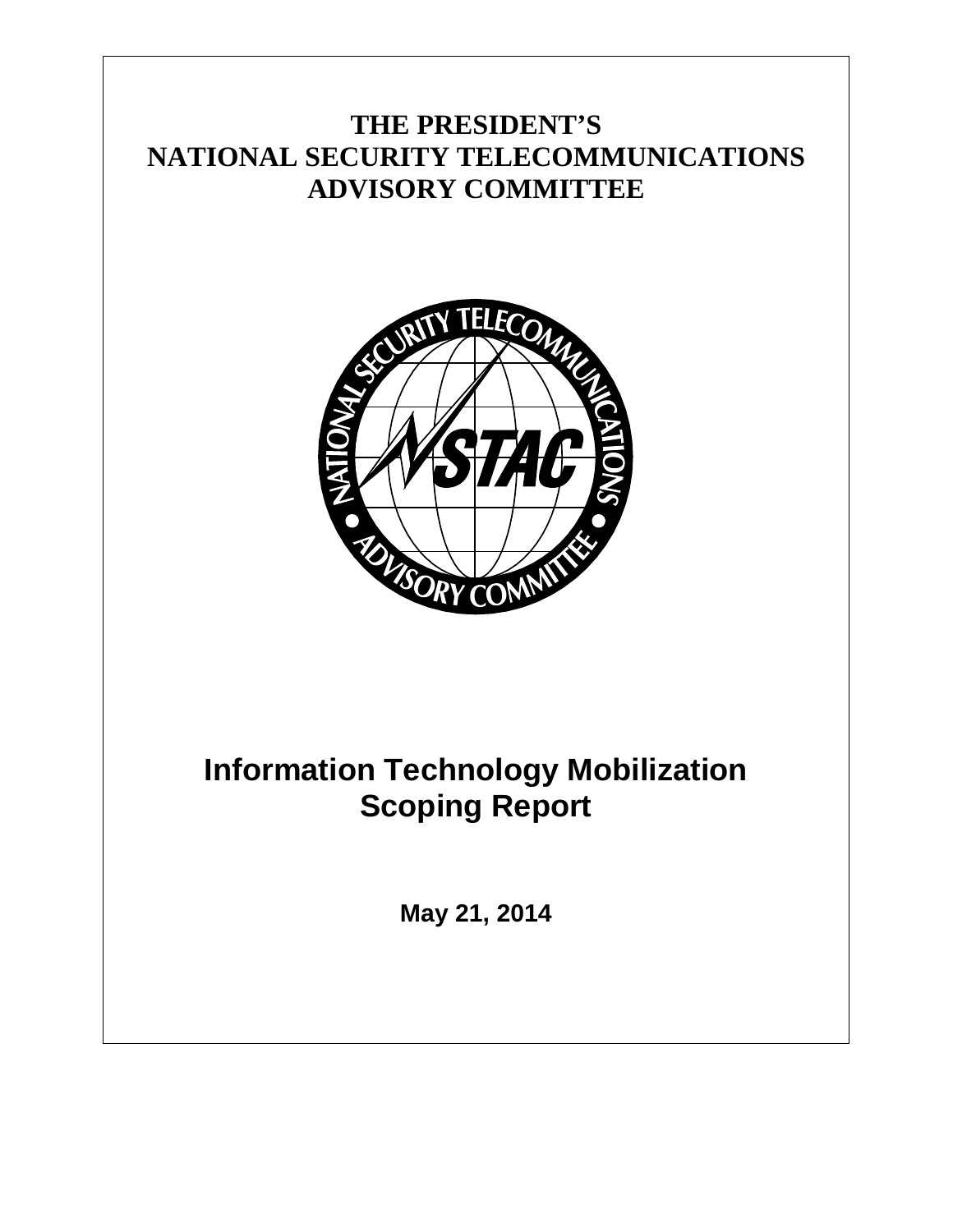### **President's National Security Telecommunications Advisory Committee's Information Technology Mobilization Scoping Report**

#### *I. Overview and Background:*

 $\overline{a}$ 

In 2014, the Director of National Intelligence issued a statement to the United States Senate Select Committee on Intelligence, identifying cyber attacks as the top threat to our Nation's security for the second consecutive year.<sup>[1](#page-0-0)</sup> Additionally, many experts in both Government and industry recognize that our Nation's dependence on cyber systems increases our vulnerability to this threat.

To bolster our Nation's cybersecurity posture, Government and industry have developed, or are currently developing, programs, policies, and methodologies to help manage cyber risks to their respective infrastructures and exchange threat information. For example, under Presidential Policy Directive 8, *National Preparedness*, the Federal Government has developed capabilitiesbased decision making tools to help strengthen "the security and resilience of the United States through systematic preparation for the threats that pose the greatest risk to the security of the Nation, including acts of terrorism, cyber attacks, pandemics, and catastrophic natural disasters."<sup>[2](#page-1-0)</sup> The Government has also sponsored a series of cyber-focused exercises, including National Level Exercise 2012 and the Cyber Storm Exercise series, to test these programs, policies, and methodologies. Collectively, these initiatives are part of an ongoing effort to improve the understanding of respective capabilities of the public and private sectors and improve coordination—within Government and between Government and industry—during a cyber-related event.

Despite this progress, there is not yet an effective methodology in place to coordinate Government and industry's operational response capabilities across the full spectrum of national security and emergency preparedness (NS/EP) events with cyber implications. Cyber exercises have consistently demonstrated a need to better understand the resources and capabilities necessary to respond; develop the means to coordinate relevant assets; and clarify the roles and authorities of industry and Government partners before, during, and after a response. Furthermore, policy and doctrine needed to manage cyber responses to events of national significance are incomplete, and are also complicated since many of the Nation's established response resources are jurisdictionally-organized, while cyber events do not unfold within those geographic boundaries.

As a result, the Executive Office of the President requested that the President's National Security Telecommunications Advisory Committee (NSTAC) conduct a study of this issue. Accordingly, in February 2014, the NSTAC's Designated Federal Officer (DFO) established the Information Technology Mobilization Scoping Subcommittee.

http://www.dni.gov/index.php/newsroom/testimonies/203-congressional-testimonies-2014/1005-statement-for-the-record-worldwide-threat-assessment-of-the-us-intelligence-community

<sup>1</sup> Clapper, James R. "Statement for the Record: Worldwide Threat Assessment of the U.S. Intelligence Community, U.S. Senate Select Committee on Intelligence." January 29, 2014. Available at:

<span id="page-1-1"></span><span id="page-1-0"></span><sup>&</sup>lt;sup>2</sup> Executive Office of the President. Presidential Policy Directive 8, *National Preparedness*. March 30, 2011. Available at: https://www.dhs.gov/presidential-policy-directive-8-national-preparedness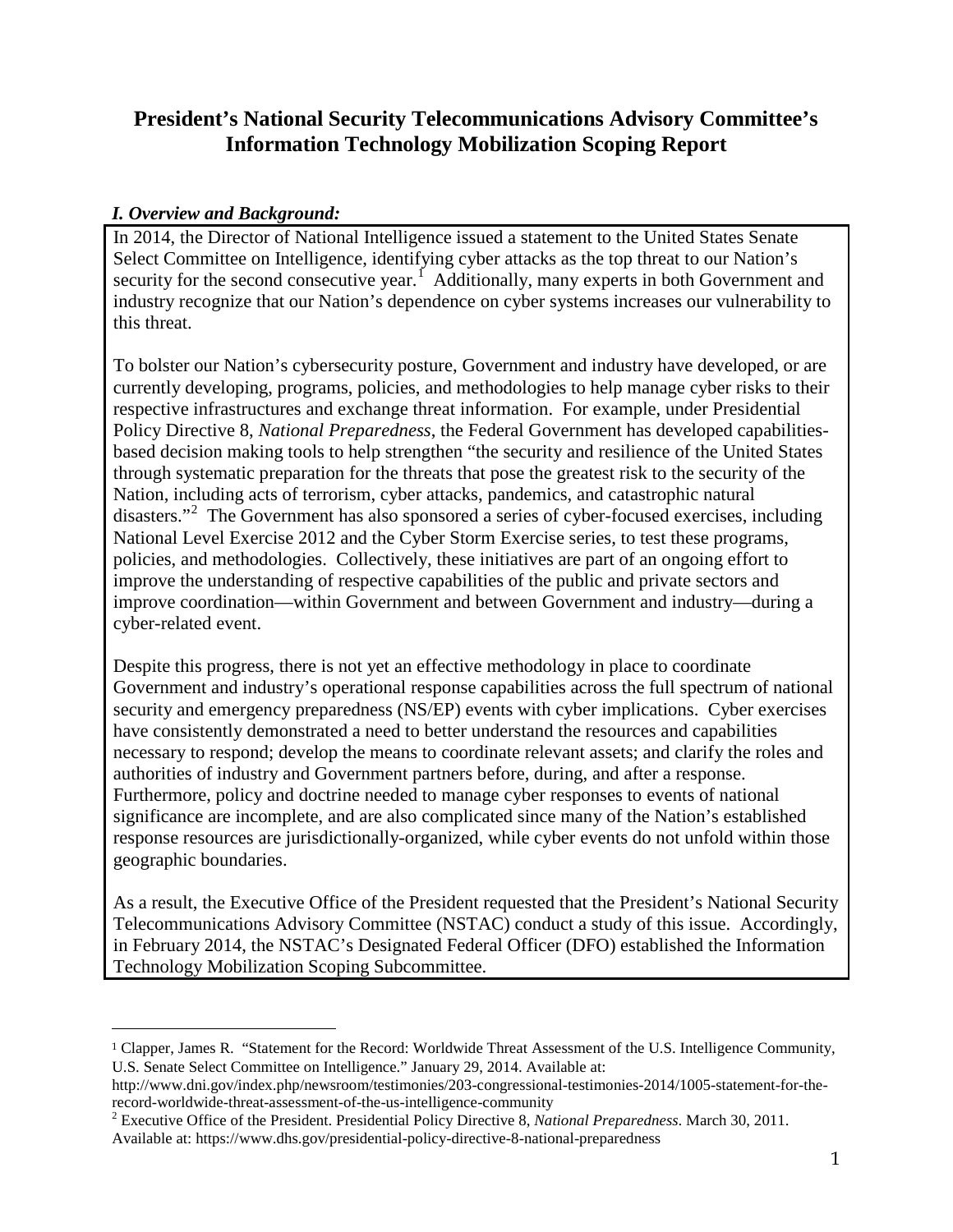#### *II. Estimated Time Frame and Priority:*

The NSTAC would complete its final report by November 2014.

#### *III. Value in Researching Issue:*

The ability of the private and public sectors to respond effectively to low-probability, highimpact, cyber-related events of national significance is a key element of resiliency and assuring national security and public safety. Exercises have demonstrated that current, prevention, protection, mitigation, response, and recovery efforts may not be sufficient for a large-scale cyber-related event. Determining the appropriate range of industry-Government relationships, coordination mechanisms, and, as necessary, building the capabilities needed to respond to a cyber-related crisis will require a high degree of partnership between the Government and industry.<sup>[3](#page-1-1)</sup> Once determined, the proposed framework will serve as the new foundation for a shared risk management posture.

#### *IV. Approach:*

The NSTAC will examine the implications of operational coordination of critical commercial assets or capabilities to facilitate a response to a cyber-related event of national significance. This examination will focus on three fundamental areas: (1) a methodology and process for identifying assets, functions and/or capabilities; (2) the conditions, triggers, and thresholds for increased coordination across industries, as well as between industry and Government; and (3) an operational framework and operational structure for this coordination effort. Specifically, the NSTAC will:

- Research and recommend a methodology by which Government and industry can identify critical commercial assets, functions, and/or capabilities that, if operationally coordinated, would be helpful or are necessary to respond to a cyber-related event of national significance;
- Research and identify conditions, triggers, thresholds, and situations that might require increased operational coordination across industry, as well as between industry and Government;
- Research and recommend an operational framework that: (1) guides, informs, and prioritizes response across the full spectrum of NS/EP events with cyber implications; and (2) allows for agile, effective, and distributed implementation across numerous stakeholders, resulting in a coherent, unified, and dynamic national response; and
- Identify an operational structure or construct to coordinate assets at each threshold considered, detailing which entities would exercise what roles, as well as suggested approaches for training, and exercises of such contingencies.

To perform the research and develop recommendations to the President, the NSTAC will:

• Receive briefings from key experts in Government, industry, and academia who can provide insight on past and present mobilization plans and policies, cyber-related event thresholds, and related activities;

 $\overline{a}$ <sup>3</sup> Daniel, Michael. November 20, 2013, NSTAC Meeting Remarks. November 20, 2013.